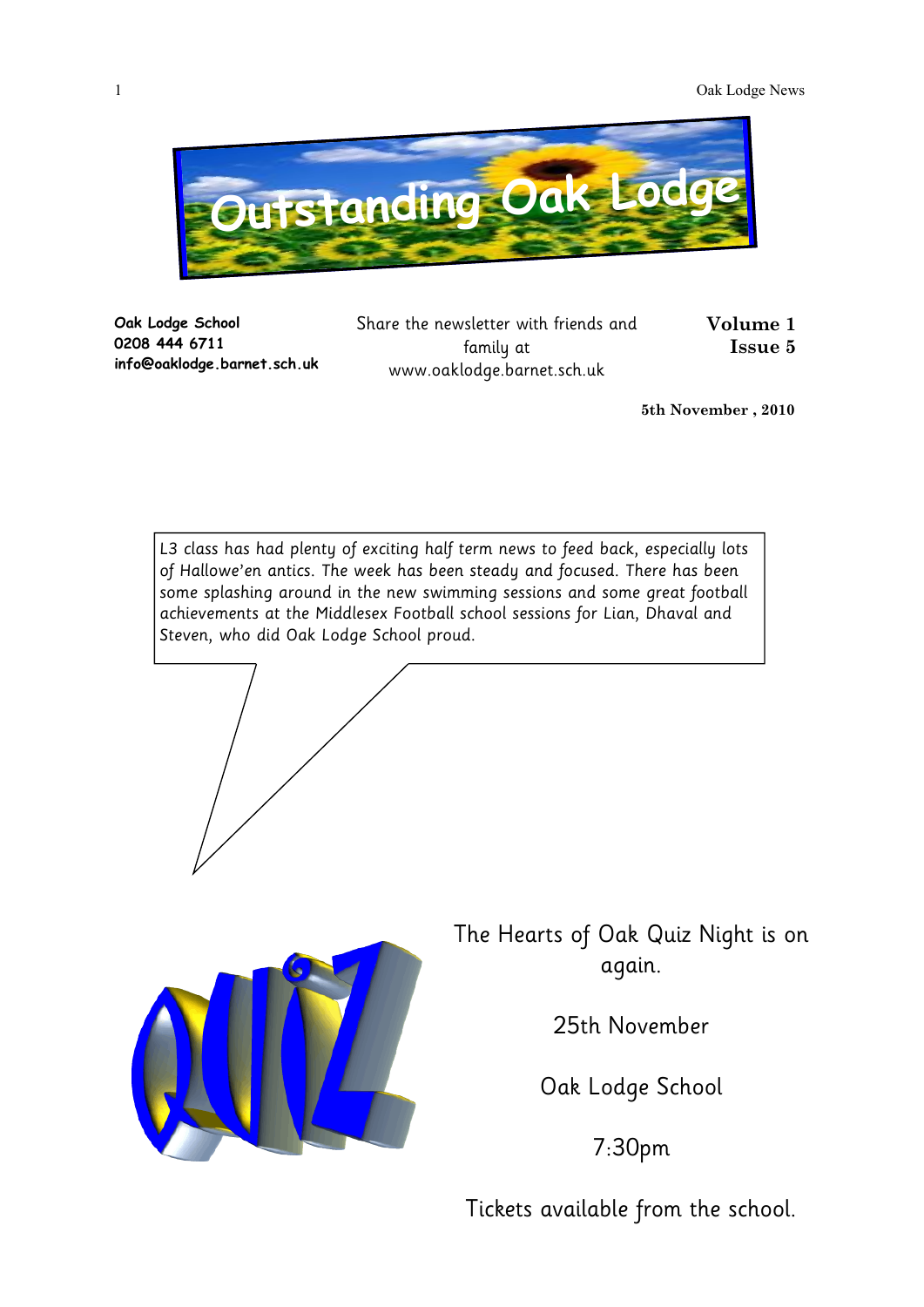## **From the Head Teacher**





## School Uniform

Don't forget correct school uniform

is;

- White Shirt
- Black trousers  $\bullet$
- Black shoes
- Black jumper / blazer.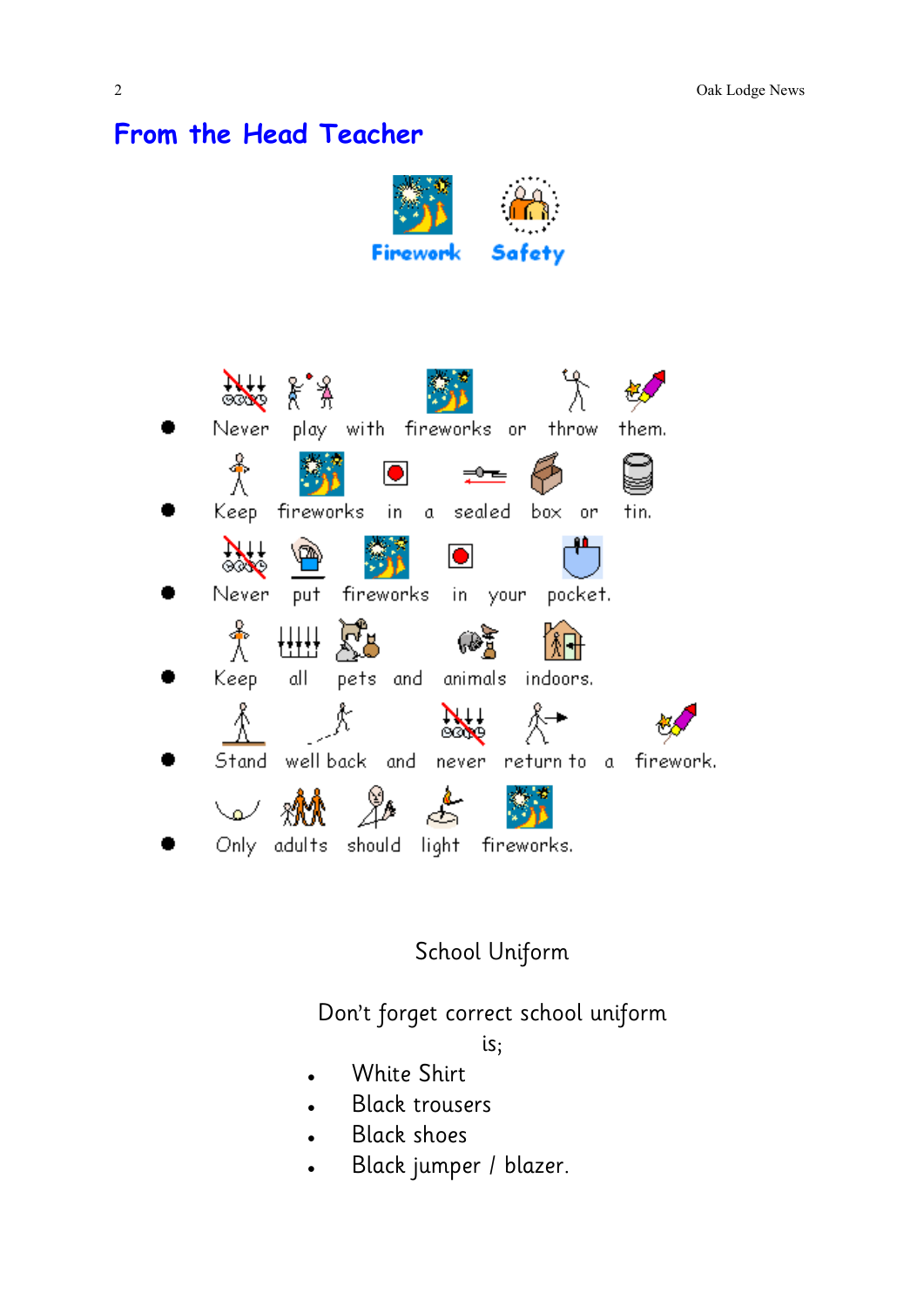## **From the classes.**

## Hello,

We hope everyone had a fun holiday and a great first week back. During the half term break, Jack went to Wales. He hiked, visited a castle and tasted the succulent lamb and lovely leeks. Asher finished his play called, "That Darn Hypnotist', his first work of sciencefiction. Lily made some vanilla ice-cream, which, unfortunately, she didn't bring in and share. Philip did some really creative work in art of which we are all very proud. Lily and Asher also gained merits for their work in history. Finally, we have started a social event at the start of lunch. We head outside for a walk and a chat. It has been very successful and we hope to keep it up.

In maths, S7 have been calculating how much the ingredients cost to make a breakfast omelette.



Congratulations to Jaia in S3, who has earned all her petals this week for her punctuality and attendance. Well done Jaia. This is a fantastic achievement!

L1 were very proud of Katie this week, who brought in her very own pumpkin to show the rest of the class. She made it with her familt during Hallowe'en. It was very impressive!



S1 have finished their model castle. We made some paper crowns and then visited the real crown jewels in the tower of London. Yesterday, we made a guy for bonfire night.